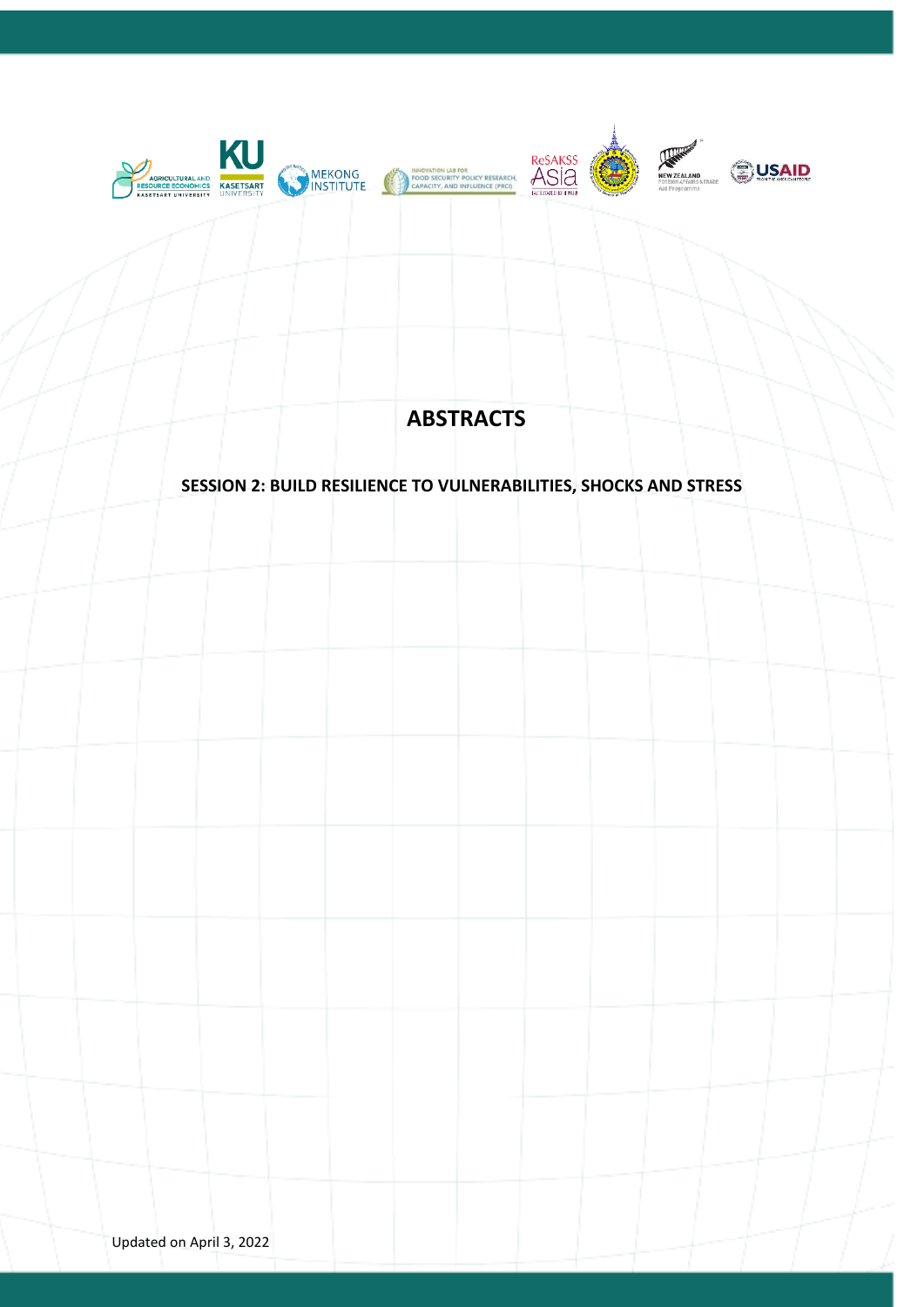#### **2.1 Economic Impacts Of Covid-19 Lockdown Measures To Livestock Production In Thailand**

Aerwadee Premashthira\* *et al. Kasetsart University*

COVID-19 pandemic has resulted in economic crisis in many sectors which livestock is one of the most susceptible sectors. The current economic impacts assessments of 90 dairy cattle farmers in the north and 304 pig farmers in the central, northeast, and south reveal that the control of epidemic or lockdown measure is interrupting the access to inputs and services and movement to markets of swine and dairy production. Comparing to before the announcement of an emergency decree in March, 2020, the average total cost of dairy production increased 2.63%, resulting in a 4.36% decreased in the benefit-cost ratio. In the same direction, swine farming had average total cost of production increased by 3.19%, and the benefit-cost ratio increased by 1.65%. Farmers had adjusted their production and sales procedures to ensure the continued functionality of livestock value chain and food supplies. They also had managed to reduce production costs and increased financial liquidity, such as machine use, production capacity reduction, finding an alternative career. Lessons learned from Thailand's first lockdown measures to control the COVID-19 indicate that the farmers had modified the operation, increased unit productivity and looked for more sales channels. These adaptations could also result in higher return-to-cost ratios and more stability.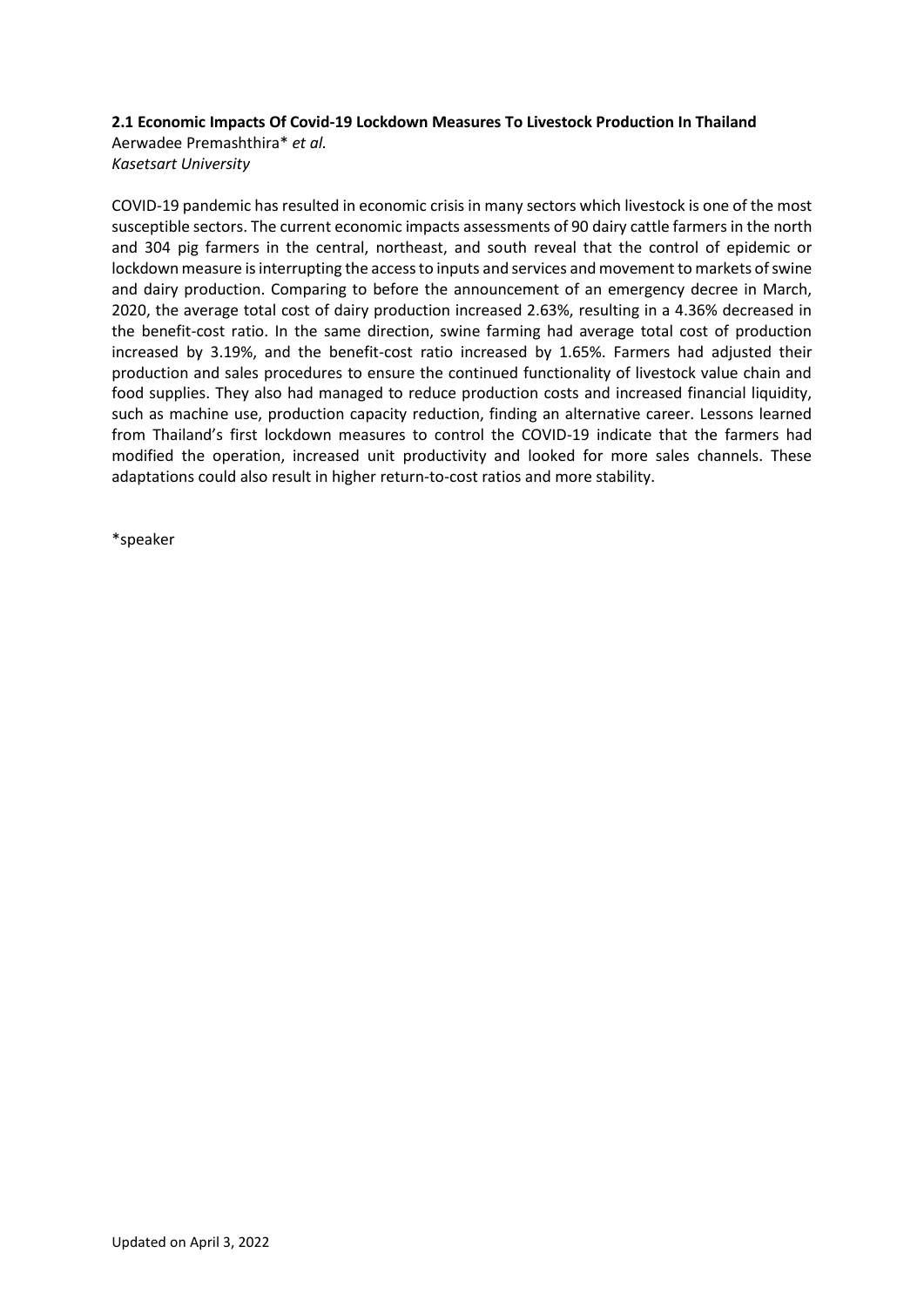# **2.2 Food Sufficiency At A Time Of Pandemic: The Case Of Small-State Survival Of Singapore** Tai Wei LIM<sup>a</sup>, Yoshihisa GODO<sup>b\*</sup>

*a Senior Research fellow adj National University of Singapore EAI; Associate lecturer, Singapore University of Social Sciences; Associate Professor SUJ, <sup>b</sup>Professor of Economics, Meiji Gakuin University*

Singapore, a small vulnerable country, always carry an existential sense of crisis about its survivability and low levels of food self-sufficiency (with less than 1% of its land area allocated for agricultural purposes). The statistics show that Singapore did not fall into food shortage in the COVID-19 pandemic. Singapore not only averted any food supply crises but also showcased its high technological capabilities and resilient food distribution system. The Singapore authorities showed (1) technological progress in Singapore and (2) continued work with Kranji farms as a showcase model for general application. Government and private sector investments in the research and development of high tech agri-food output through hydroponics, aquaponics, vertical and rooftop farming by utilizing innovative, climate-resilient technologies to boost its production sustainably, accelerated by the COVID-19 coronavirus pandemic. Singapore has a pandemic-era grant that invests in urban farms with the view of boosting production. In terms of regional cooperation, the COVID-19 coronavirus pandemic situation has proven the greater urgency for such integration of food supply sources and chains (e.g. between Riau/Johor and Singapore) as the pandemic has disrupted food supply for many countries. There is greater economic complementarity between Singapore and Malaysia/Riau, given that Johor/Riau were affected by the economic impact of the COVID-19 coronavirus pandemic while the pandemic highlighted the importance of food security, diversification and advantages of agriculturally-rich neighbours for Singapore. They can leverage off each other's comparative advantages while meeting food security needs (for Singapore) and ramping up economic growth (for Malaysia and Riau Indonesia). Throughout the pandemic, the Malaysian government allowed food trucks to pass into Singapore without breaks, keeping a constant supply of food into the city-state. The COVID-19 pandemic crisis can be a dry run to cope with future challenges that can disrupt the supply chains as the coronavirus pandemic had done.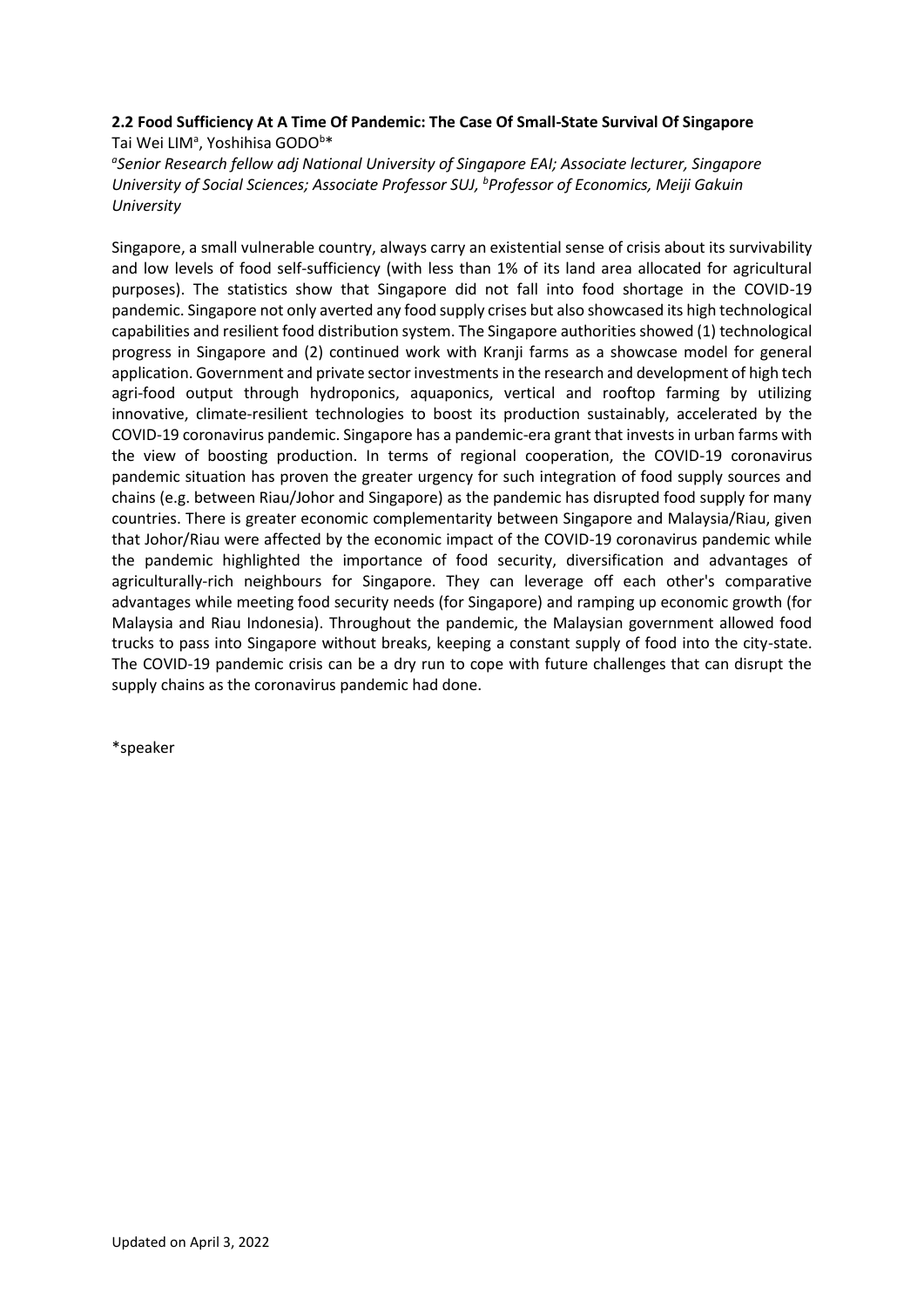# **2.3 Impact of COVID-19 Situation on Thai Agricultural Households and the Role of Agricultural Digitalization**

#### Witsanu Attavanich

*Department of Economics, Faculty of Economics, Kasetsart University*

Aside from the rising vulnerability of climate change, increasing cost of production and volatility of agricultural prices, recent COVID-19 situation has posed huge threats to Thai agricultural households especially smallholders who are already in the poor economic status. Past studies revealed that the adoption of digital technologies could potentially increase the adaptive capacity of farmers to these challenges. Unfortunately, in Thailand, there is a small portion of smallholders applying digital technologies for their farm activities. In addition, there is no study that academically investigate the role of agricultural digitalization in improving the economic status of these smallholders. This study, therefore, aims to investigate the impact of COVID-19 situation on Thai agricultural households and simultaneously evaluate the role of agricultural digitalization on farm income using the recent farm survey. Propensity score matching is employed to address the problem of selection bias. We hypothesized that the COVID-19 situation will adversely affect smallholders and agricultural digitalization will enhance farm income and improve the resilient of smallholders. The findings from this article will provide policymakers with insights to mitigate the impact of the COVID-19 situation and promote the use of digital technology for smallholders.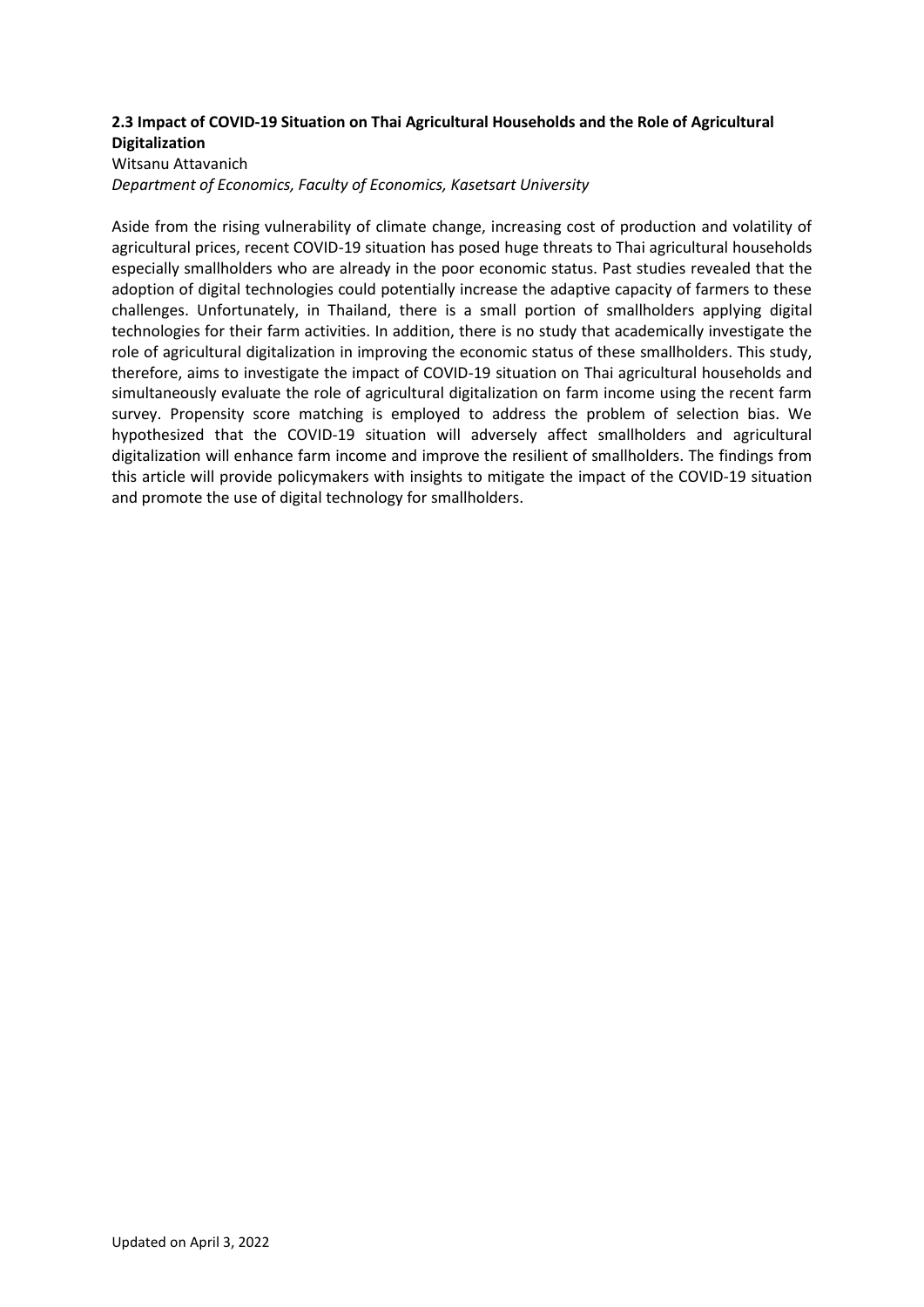#### **2.4 Adoption Of Smart Farming In Thailand: Case Study In Rice, Pineapple, And Cassava**

Thanaporn Athipanyakul\*, Suwanna Sayruamyat, Supawadee Khunthongjan *Kasetsart University*

As the 20-year Agriculture and Cooperatives Strategy (2017–2036) is aimed at introducing agricultural innovation to improve productivity, farming efficiency, and increase farmers' incomes, this study aims to identify mechanisms to enable farmers in the central region to adopt innovation. Qualitative and quantitative research methodologies were employed in the study, and 512 farmers took part in the study. The results showed that there were four levels of adoption in farmers: the low adoption level, moderate adoption level, high adoption level, and remarkably high adoption level. Barriers to the low adoption level included the age of farmers, low levels of education, high risk aversion, limited land resources, small scale farms, and a lack of access to agricultural technologies. The barriers faced by the farmers who had a moderate adoption level were similar to those faced by farmers with a low adoption level, but the moderate adoption level farmers were more open to adopting technologies. The farmers-to-farmers model is suitable for low adoption and moderate adoption levels; this model can involve establishing a network by involving farmers with a high level of adoption as trainers in the participatory extension programme. In this way, the technologies will spread from farmers to other farmers. For farmers who had a high level of adoption, the barriers to the adoption of innovation were lack of water, a high cost of adoption, inappropriate of the technologies with what farmers faced with, and a lack of proper infrastructure, such as electricity and a stable internet connection. Meanwhile, the farmers with a remarkably high level of adoption were willing to invest in the innovation but on the condition that the technologies not be expensive and be suited to their production processes. Product innovation, including value added products, and precision agriculture should be introduced to this group.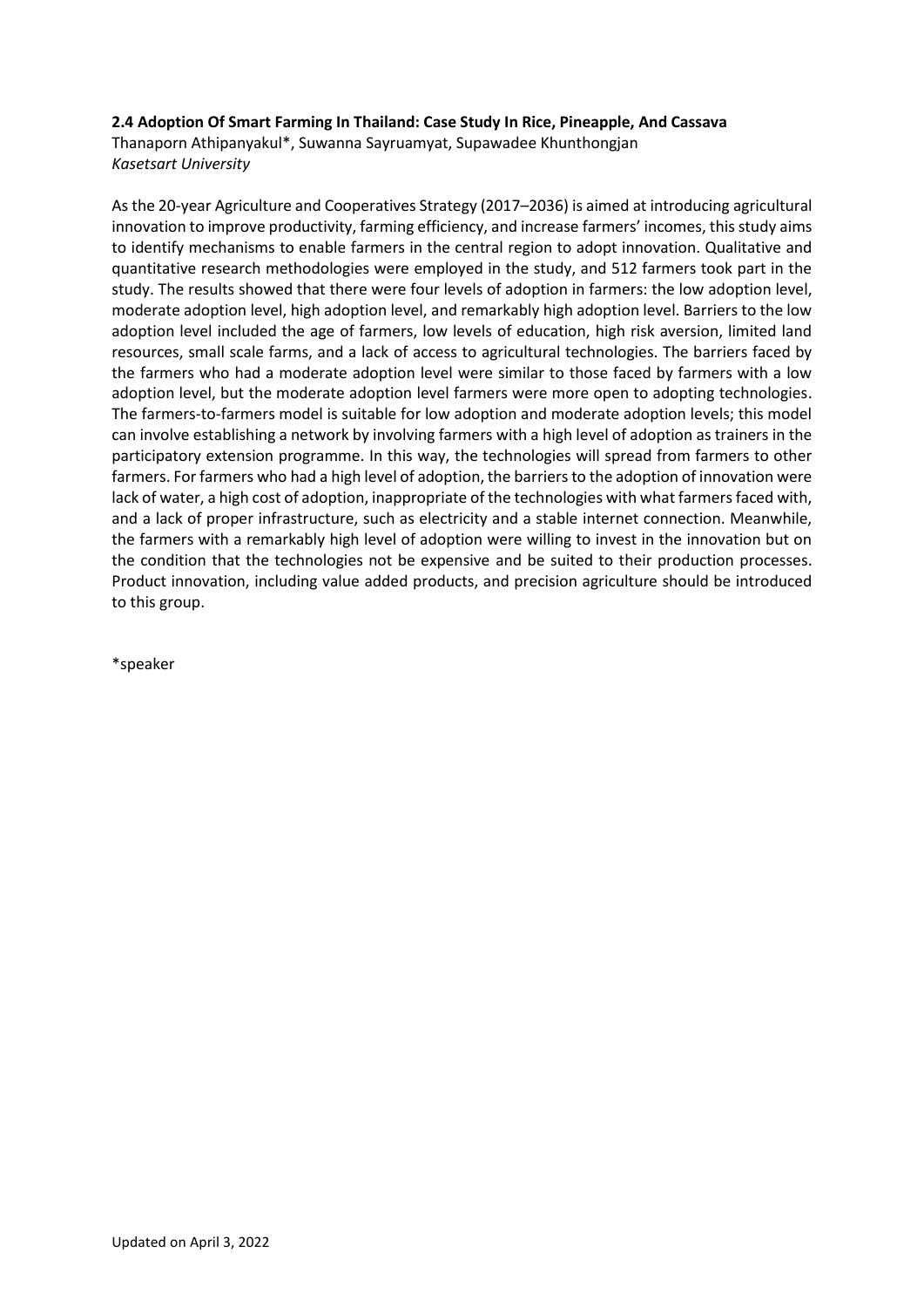## **2.5 Seeds As A Starting Point Of Food System: Putting Crisis (Covid19) In Perspective**

#### Kanokwan Chodchoey

*Executive Director of the Asia and Pacific Seed Alliance (APSA)*

Seeds are the primary basis of the food supply chain system. More than US\$ 3.4 billion worth of seed for sowing purposes was traded in the region in 2019 constituting about 14% of the global seed trade according to the data from WTO. A smooth seed trade in the region is crucial to sustain the region's food and nutrition security and economic prosperity. When the World Health Organization has declared (WHO) the COVID-19 outbreak a pandemic on 11 March 2020, APSA and World Vegetable center carried out the survey among APSA company members (132 companies from 20 countries/territories in APAC and 21 countries/territories outside APAC) during April, May and August 2020 to monitor the impact of pandemic on the overall operation of seed company. International Seed Federation (ISF) and Organization for Economic Co-operation and Development (OEDC) have provided their input in the August survey. The survey result indicated that more than 50% of seed companies have strongly affected seed trade in May 2020 and gradually recovered in August 2020. Seed business operations (international and domestic seed shipments, input delivery and labour availability) experienced little improvement between the May and August surveys. After that APSA carried out a survey round to monitor the situation in May 2021. Results suggested that the situation continues to stabilize in most areas (labor shortage, domestic seed shipment, access to finance and R&D). However, many challenges and difficulties persist, especially in the international seed trade. In order to smoothen or facilitate the international seed movement, a strong public private partnership and a private-private partnership are a key driver to tackle these challenges. The study recommended that the international framework (UPOV, ISTA, OECD and ISF) on quality seed production, a support from the governments to recognize seed as part of the essential items, the policies that enable ease of doing business, the harmonization in the seed trade policy and investment in infrastructure for adequate and safe storage of agriculture product and agriculture related inputs at trading port are important to smoothen the international seed trade. This will eventually help to sustain the global food system.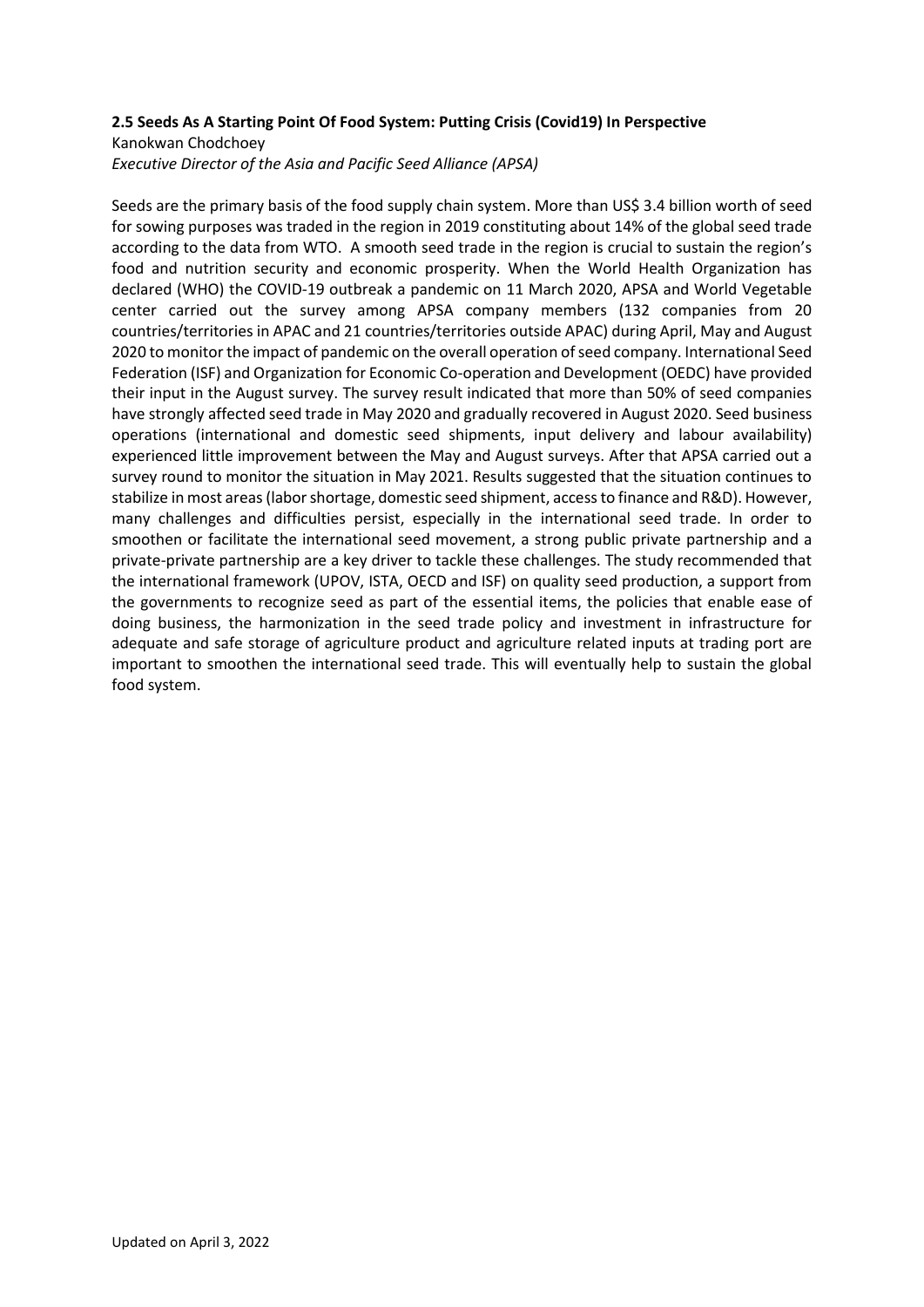### **2.6 A Systematic Scoping Review And Content Analysis Of Policy Recommendations For Climate-Resilient Asean Agriculture**

Gordana Manevska-Tasevska<sup>\*a</sup>, Uchook Duangbootsee<sup>b</sup>, Ivan Bimbilovski<sup>c</sup>, Piyathida Thathong<sup>b</sup> and Thi Thanh Mai Ha<sup>a</sup>

*<sup>a</sup>Department of Economics, Swedish University of Agricultural Sciences, Uppsala, Sweden, <sup>b</sup>Department of Agricultural and Resource Economics, Faculty of Economics, Kasetsart University, Bangkok, Thailand <sup>c</sup>Mahidol University International College, Mahidol University, Bangkok, Thailand*

Climate resilience (CR) is among the top policy priorities for the Association of Southeast Asian Nations' (ASEAN) food, agriculture and forestry sectors. Understanding research findings with policy implications is crucial for evidence-based policy-making. We combine a scoping review to explore current knowledge on policy pathways for climate resilient agriculture (CRA) in the ASEAN with a content analysis to evaluate which climate resilience capacities (CRC) are targeted with these pathways in terms of *anticipation*, *robustness*, *adaptability* and *transformability*. *Anticipation* is needed for the agricultural sector to be proactive to detect trends that could lead to critical changes, and to prevent the sector from potential crisis. *Robustness* enables the sector to cope i.e. to absorb the disturbance from existing challenges, whereas *adaptability* and *transformability* are required for enabling necessary responses including adjustments and transformations into something new. In this study, we considered findings from: i) qualitative and quantitative studies, focusing on climate change, agriculture, food, and policy, in a combination with adoption of practices to climate change, adaptive capacity resilience, resilience capacity; ii) written in English, published in peer-reviewed journals, conference papers and book chapters; iii) from countries from the ASEAN, and iv) listed in Web of Science and Scopus, until July 21<sup>st</sup> 2021. The research team performed a double-blind title and abstract screening on 195 articles; 78 papers with selected abstract were further considered for full paper review, out of which 47 papers were considered for analysis.

Our first finding shows that the policy pathways can be grouped by eight policy categories among which support to "Infrastructure for communication and knowledge sharing" and "Research and technology development" are the most frequent, appearing in 36% and 29% of the identified policy categories. There is a lack of evidence regarding other policies enabling CRA, reflecting the lack of either research, actual policy support or a need for these categories. For instance, "Risk management" is the third most common CRC policy category, identified in 11%, whereas, "Environmental/climate support", "Investment support", "Infrastructural support", "Production support" and "Land use/market regulation and certification" appear in less than 10% of the cases.

Policies supporting "Infrastructure for communication and knowledge sharing" are aimed at raising the awareness and knowledge in reducing the impact of climate change on the agricultural sector. This policy category mainly targets a*daptability* especially via social-learning and *transformability* via in-depth learning. "Infrastructure for communication and knowledge sharing" supporting social-learning should enable cooperative efforts and dissemination of knowledge and information among all relevant stakeholders such as policy makers and authorities who are involved in planning and implementing CR actions. It also implies enabling environment for farmers' selforganisation, collaborative learning, information sharing, agricultural training and skills development. "Infrastructure for communication and knowledge sharing" that enables *transformative* in-depth learning, considers support for participatory approaches in discussing/building appropriate solutions, e.g. via: i) field/climate field of schools for farmers; ii) learning networks to turn learner farmers into innovative practitioners; iii) demonstrations of complex climate projection methods to users; iv) national and local climate science–policy dialogue; v) connecting stakeholders with conflicting interests together so they can learn from each other and build partnership. Last but not the least,